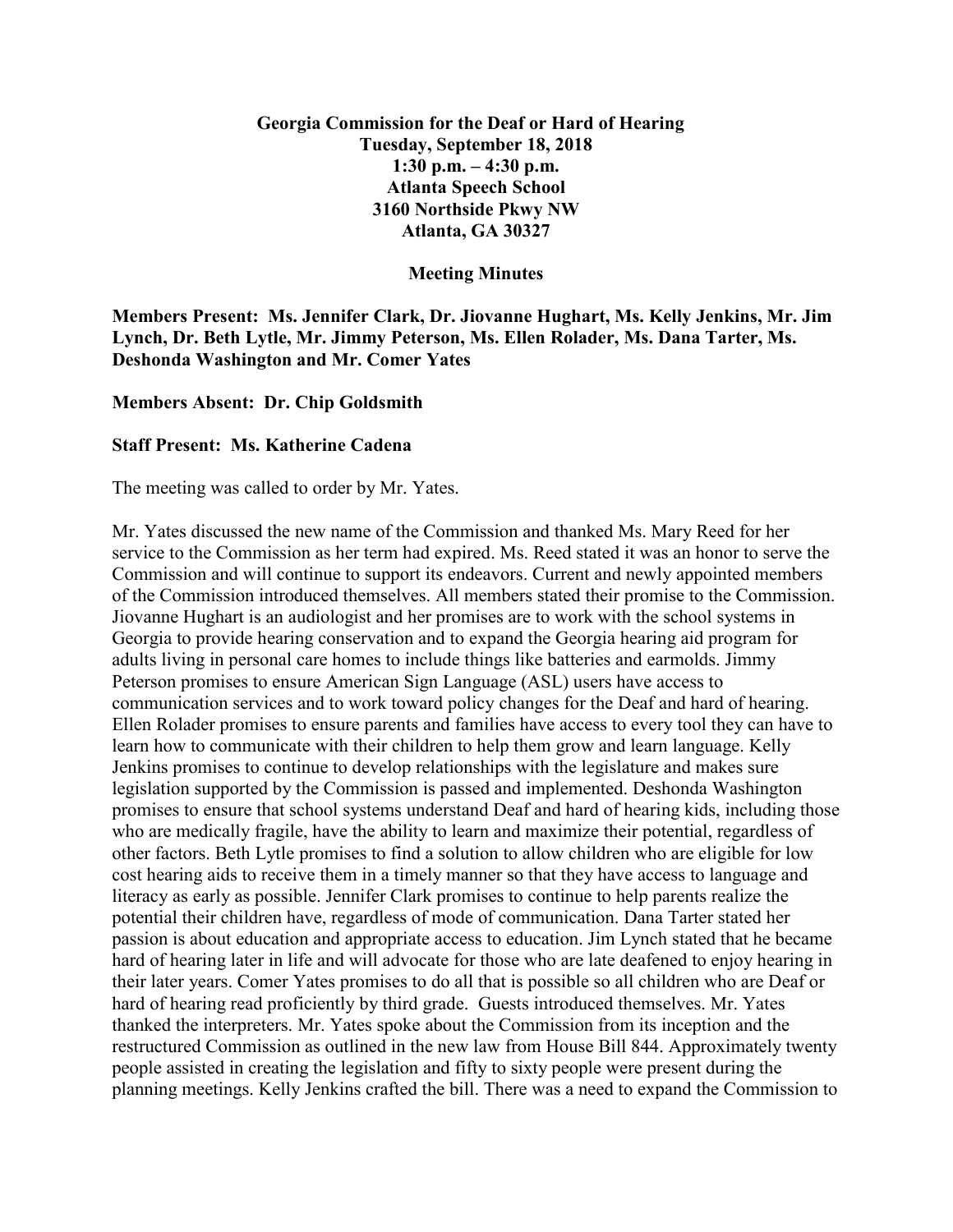include various populations and communities of people who are Deaf or hard of hearing to meet their needs. Also, the Commission wanted to focus on early language acquisition and literacy development regardless of modality, and to measure the success of each child's acquisition of language as to whether they could read proficiently in English by the end of third grade. This is consistent with Governor Deal's commitment of universal literacy in Georgia. The name of the Commission has changed from the Georgia Commission for Hearing Impaired and Deaf Persons to the Georgia Commission for the Deaf and Hard of Hearing. It was important to end the use of the term "hearing impaired" as to suggest hearing loss is a disability. A big part of the bill is the birth to literacy plan. It's not a population-based issue, but an individualized experience through an interagency system which will change adult behaviors. Parents should engage in language with their child in utero. The Georgia Department of Public Health (DPH) has a program named "Talk with me Baby" that is the first birth to literacy plan project developed. There are about 300 children in Georgia who are diagnosed with hearing loss each year. Language nutrition is fundamental to develop a birth to literacy plan. In addition to parents, those who play a role in language nutrition include public health providers like hospital screeners who need to stress the importance of follow up to hearing tests, and audiologists who need to understand the impact of language development on a baby and make a diagnosis and have a follow up with an understanding of available programs to assist parents to develop language nutrition in infants. Transferring capacity between public health professionals to parents is critical. The multi-agency task force is in place to execute the birth to literacy plan. The DPH, the Department of Early Care and Learning (DECAL) and the Department of Education (DOE) will work together to ensure smooth transitions for children who are Deaf or hard of hearing between each phase. The Commission is not responsible for the execution of the birth to literacy plan, but is responsible to oversee the work, support the work, advise the governor and legislature, and advocate for the work. Georgia is the only state in the country that has taken this approach. Dr. Brandt Culpepper, a member of the taskforce, as added to the bill, stated that with the Early Hearing Detection and Intervention (EHDI) there needs to be a shift in the thought process where the parents should be empowered to move forward to next steps in language nutrition if he/she is still grieving hearing loss in the child. The task force serves the purpose of having experts from different agencies where the stakeholder advisory committee will meet to inform the work of the task force. The task force will provide the Commission a list of developmental milestones necessary toward literacy and will provide reports to the Commission. Each child should have a birth to literacy plan. The stakeholder group is appointment by the Commission. There will be an application process. Mr. Peterson recommended setting up a subcommittee for people who are interested in reviewing applications and making recommendations to the Commission for membership where the Commission will vote on approval.

Dr, Brandt Culpepper is the new DPH, EHDI coordinator. She has been a pediatric audiologist for over 30 years. There is a contract with the Auditory Verbal Center (AVC) that provides intervention therapy for families who choose listening and spoken language. There is also a hearing aid loaner bank for children whose parents can't afford hearing aids or are in limbo waiting for amplification to be improved or for a cochlear implant. There are two contracts with Georgia PINES. One is with the Deaf mentor program that ensures families are exposed to literacy other than through listening and spoken language. Seeing competent professional adults who use signed languages as a primary mode of communication is sometimes a new concept to adults and Deaf people can serve as a role model and provide access to a type of communication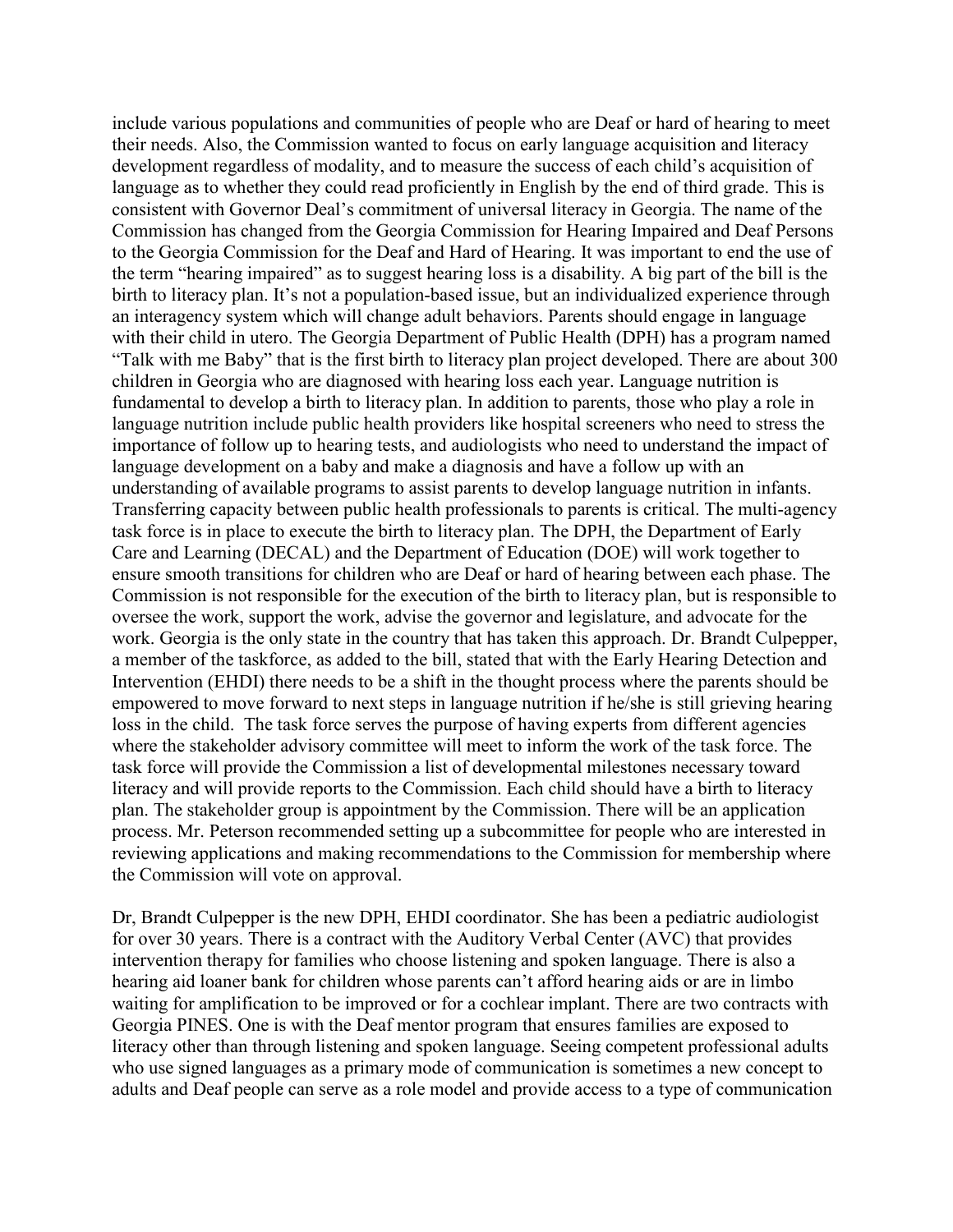that families don't have access to. DPH is currently working on a data sharing agreement with Babies Can't Wait. The task force is an opportunity to work with DECAL and DOE. They are working in areas of the state that don't have the same resources that are in metro Atlanta. They target physicians, audiologists, and hearing screeners who work with Deaf and hard of hearing children in those areas and are developing supporting materials, including brochures, that they can leave with families as a resource. They have many brochures that focus on listening and spoken language but not a lot for families who choose signed languages or visual communication. Dr. Culpepper will provide those brochures to Katherine and she will send to the Commission members. The DOE has received funding to develop a mobile audiology van. It would assist in more rural areas of Georgia where there is less access to audiologists and special skills. There are currently tele-audiology services in Waycross staffed by Children's Healthcare of Atlanta (CHOA) audiologists. Tele-audiology sites are set up in every public health district throughout the state. There are inter-professional groups, called learning communities, such as one in Augusta, where EHDI target the medical and audiology community to meet the 1-3-6 goals, as well as language nutrition and modeling behaviors for parents. There are seven to twelve people participating. Telemedicine is a professional doing an evaluation from tele-therapy or tele-health. Ms. Jenkins stated the Public Service Commission (PSC) wants to dedicate funds to assist in any way they can. They have funds earmarked for Chromebooks. The Auditory Verbal Center (AVC) is seeing families who don't have internet access at home. Ms. Rolader explained the role of a Georgia PINES EHOS specialist. An EHOS specialist is a person who visits a home after a child has been diagnosed with hearing loss and presents available resources in Georgia and discusses the urgency of language nutrition and assists parents with early identification and intervention services. She made the recommendation for the EHOS person to be available with the audiologist when the diagnosis is made so that there's no service gap. EHOS is a DPH function but contracted out to Georgia PINES. Mr. Yates discussed the Oberkotter foundation gift to the Atlanta Speech School to improve the 1-3-6 model into a twoweek model. The school is working with Grady Hospital and Hughes Spalding Hospital where children attend a well visit three days after birth. There are two screenings at birth. The full audiological exam is done by CHOA within the first two weeks of birth. The service provider from the school is there at the time of diagnosis so that diagnosis and intervention occur in the same moment. For every hundred children who fail both screenings, there are probably ten children who are Deaf or hard of hearing. The 1-3-6 is an outdated model developed in 1999. The newest research out of Harvard University suggests there are a million synapses occurring per second.

Pathway will report at the next meeting.

Dr. Lytle reported on the Georgia Lions Lighthouse Foundation (GLLF), Pediatric Hearing Program. The program was established in 2014. A child can receive up to two hearing aids, three years' worth of audiological visits, maintenance, care warranty, and four sets of ear molds per year. There is an application and financial requirements. It is funded by the PSC. There is a penny tax on land line phones that generate revenue to fund the program. The PSC has committed to helping 120 children per year. Prior to the program being created, GLLF assisted a few children. In the first two years of the program, they served about thirty children a year. Then Dr. Lytle, Kelly Jenkins, Deshonda Washington, Dr. Stacey Tucci, Tonya McConnell, Dr. Kelly Hermanns and a pediatric ENT from PENTA created a workgroup and together, rewrote the